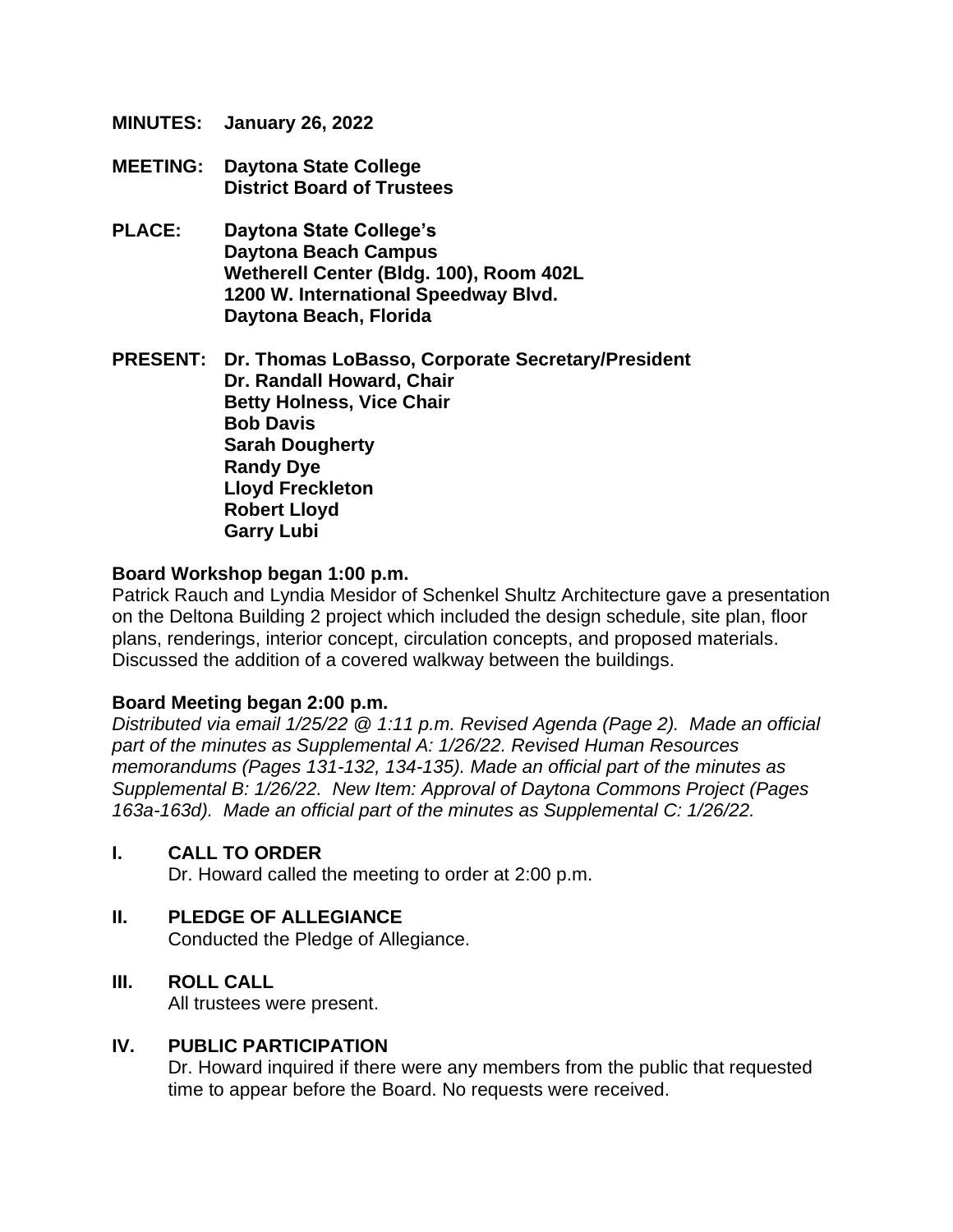### **V. CONSENT AGENDA**

- A. Approval of 11/10/21 Board Meeting Minutes
- B. Approval of Agreements
- C. Approval of Agreements Affiliation
- D. Approval of Budget Amendments
- E. Approval of Deletion of Inventory Items
- F. Approval of Grant Application
- G. Approval of Human Resource Recommendations

Dr. Howard explained the Ever Seal, LLC Agreement is being pulled from Item V. B. Agreements.

**MOTION:** (Freckleton/Lubi) The District Board of Trustees approve the remainder of the Consent Agenda. Motion carried unanimously.

### **VI. TIME RESERVED/PRESIDENT**

#### **A. Recognitions**

Dr. LoBasso highlighted the accomplishments of the Women's Basketball team and introduced Coach Tron Griffin, Assistant Coach Sherranda Reddit and athlete Shayla Bouie. Dr. LoBasso highlighted the accomplishments of the Men's & Women's Cross-Country teams and introduced Coach Judy Wilson, athletes Harleigh Crist and Richard LeBron.

Dr. LoBasso recognized and congratulated the College's recent doctoral graduates: Dr. Elizabeth Barnes, Dr. John Brady, Dr. Michelle Goldys, Dr. Cheryl Kohen, Dr. Jessica Lipsey and Dr. Kristen Strickhouser.

#### **B. President's Update**

Dr. LoBasso shared the College has been recognized for the 10<sup>th</sup> straight year in U.S. News & World Report's annual rankings for Online Bachelor Degree Programs, and is the highest ranked public state college in Florida. The College was also identified for Best Online Bachelor's Programs for Veterans. He shared the College was chosen to receive the J. Hyatt Brown Enterprise Award from the Daytona Beach Chamber of Commerce and will be recognized at an upcoming event. He shared the College has made the first round in the selection process for the Aspen Prize for Community College Excellence. In round two the College's leadership team will be interviewed and then over the next few months, the list will be narrowed down from 150 semifinalists to 10 finalist institutions. Dr. LoBasso shared Madison Miller was selected as Volusia County School's Teacher of the Year and is a graduate of Daytona State's B.S. in Education program. He shared he visited Tallahassee and met with legislators to promote the College's legislative funding priorities.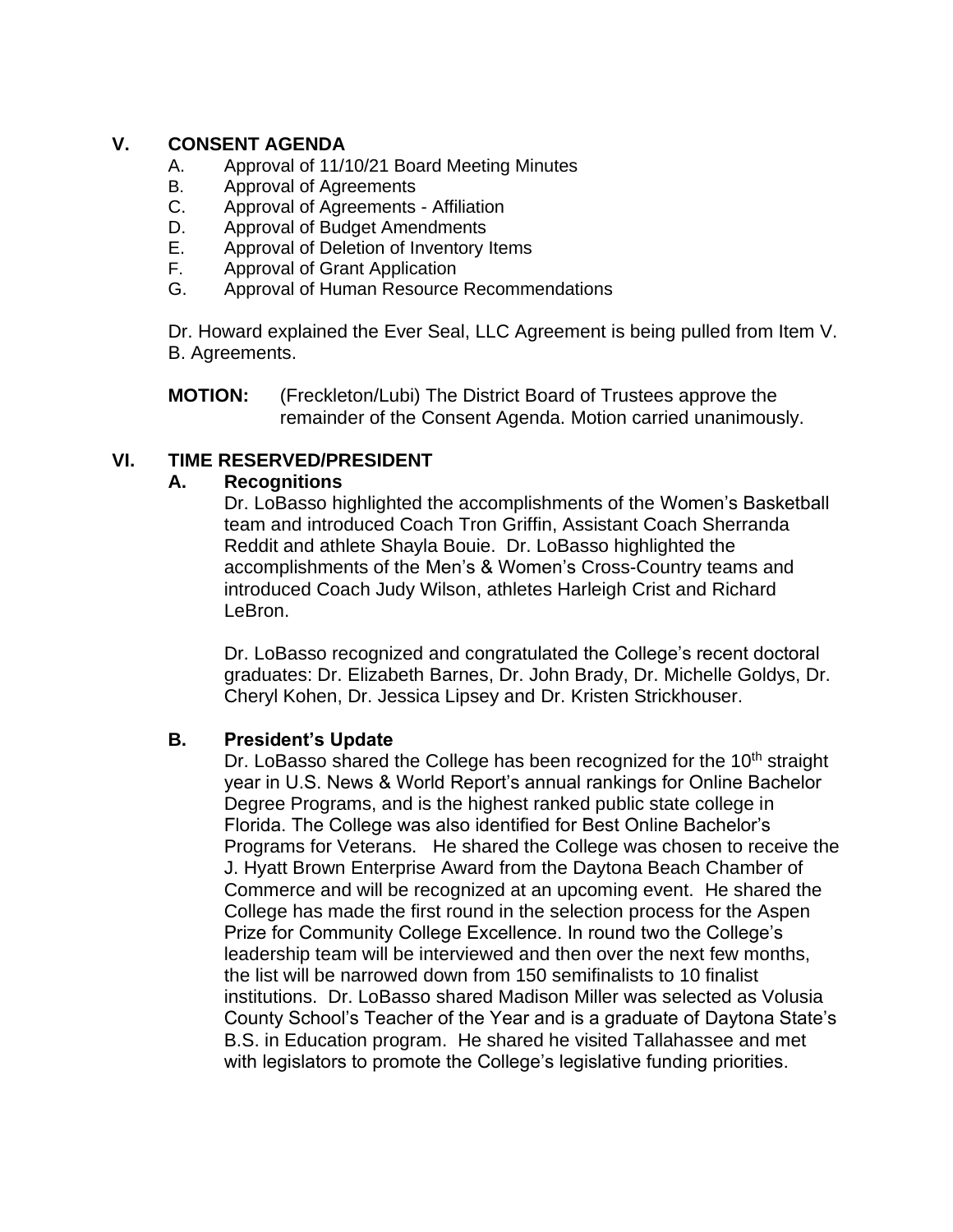## **C. Approval of Donation to DSC Foundation**

Dr. LoBasso presented the donation of artwork for approval.

**MOTION:** (Freckleton/Lloyd) The District Board of Trustees permit the use of College property by the Foundation to store the photography collection as part of the permanent collection of the Southeast Museum of Photography. Motion carried unanimously.

### **D. Approval of Land Purchase**

Dr. LoBasso shared this parcel of land is in the area adjacent to the campus and following the direction of the Board will try to acquire property in this area as it becomes available.

**MOTION:** (Dye/Freckleton) The District Board of Trustees approve the purchase of property located at 1120 Milligan Avenue, Daytona Beach, Florida, for \$72,500, plus closing costs not to exceed \$7,500, and authorize the College to execute any and all documents for closing. Motion carried unanimously.

# **VII. FACILITIES**

### **A. Approval of HEERF HVAC Project Funding**

Mr. Wainwright explained the College continues to utilize HEERF funding to upgrade existing indoor air quality to assist in suppressing the Coronavirus.

- **MOTION:** (Freckleton/Holness) The District Board of Trustees approve the HVAC upgrade work outlined below using HEERF funding in the amount of \$918,921.70. Motion carried unanimously.
	- PureAir Control Service Inc. Daytona Bldg. 100 Air Handler Cleaning & Air Conveyance System Cleaning - 6 AHUs - \$234,833
	- PureAir Control Service Inc. News Journal Center New Life Air Handler Restoration – 3 AHUs - \$14,097
	- PureAir Control Service Inc. News Journal Center HVAC Environmental Cleaning - 8 AHUs - \$275,776
	- Johnson Controls DeLand Controls Upgrade \$304,275
	- Hill York ATC Stainless OA Dampers \$41,956
	- Hill York Daytona Bldg. 310 Stainless OA Dampers \$43,098
	- National Energy Control Corp Daytona, ATC DeLand 25 Carbon Dioxide Sensors - \$4,875

# **B. Approval of College Construction Permitting**

Mr. Wainwright reviewed and presented for approval.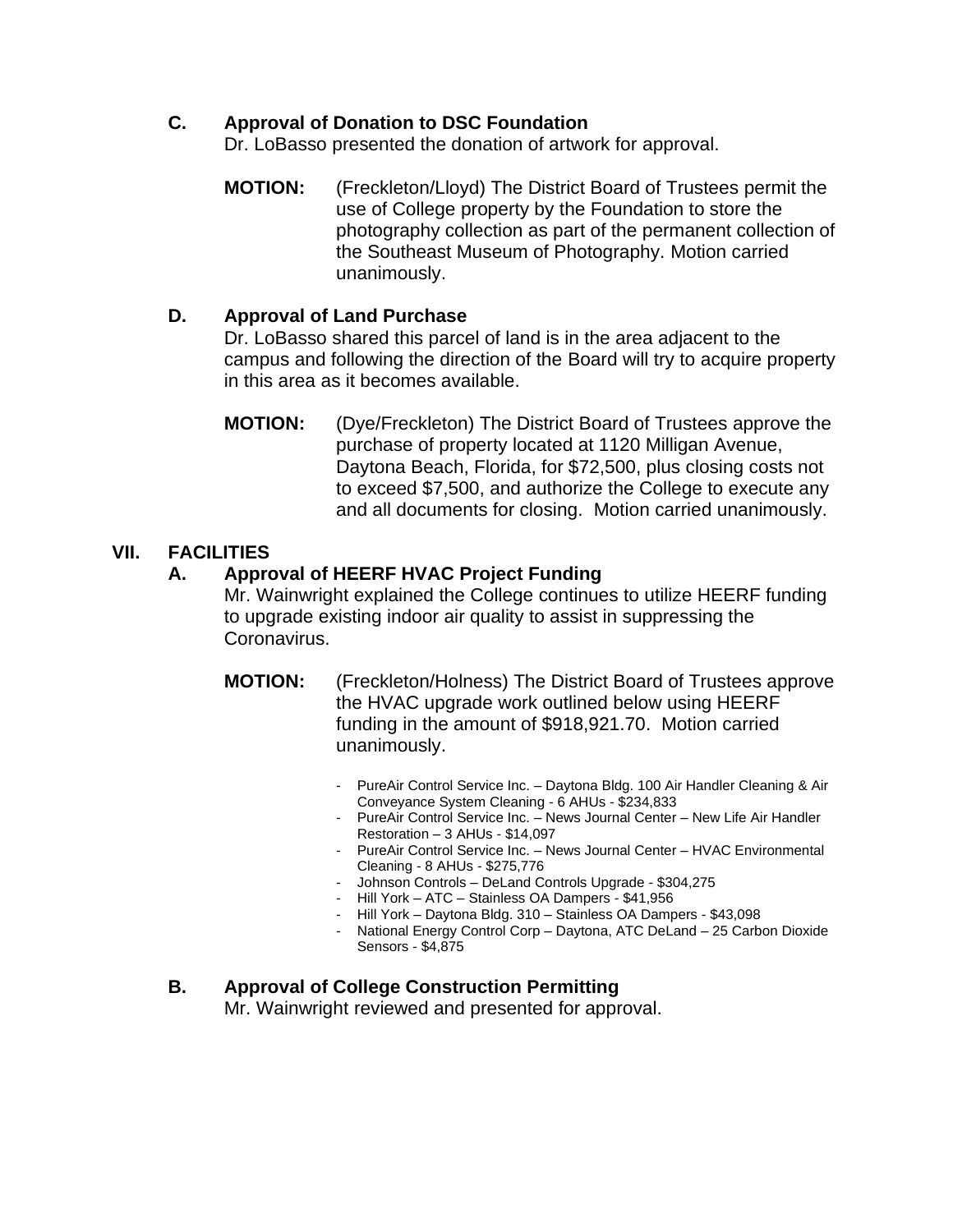- **MOTION:** (Lubi/Freckleton) The District Board of Trustees authorize Christopher Wainwright, who is an employee of the College, certified under S.S. chapter 481 as a registered Architect AR94493, and is additionally in the process of certification as a Chief Building Official, to provide plan review services and issue permits for the College as permitted by S.S. 1013.28(2)(b). Motion carried unanimously.
- **C. Approval of Construction Management at Risk Services – DeLand Campus Indoor Firing Range**

Mr. Wainwright reviewed and presented for approval.

**MOTION:** (Dye/Freckleton) The District Board of Trustees approve the below ranking for the DeLand Campus Indoor Firing Range project and direct staff to move forward to negotiate the fee and enter into a contract pursuant to the provisions of Florida Statute 287.055, and subsequently submit the contract, including the negotiated fee, to the Board for approval at a future meeting. Motion carried unanimously.

| <b>Firm</b>                  | Ranking         |
|------------------------------|-----------------|
| Charles Perry Partners, Inc. | 1st             |
| H.J. High Construction Co.   | 2 <sub>nd</sub> |
| W & J Construction Corp.     | 3 <sup>rd</sup> |

#### **D. Approval Daytona Campus Commons Project** Mr. Wainwright reviewed and presented for approval.

**MOTION:** (Holness/Freckleton) The District Board of Trustees approve the selection of the lowest low bidder, Charles Perry Partners, Inc., and authorize the President to enter into an agreement in the amount of \$381,632, with a 15% project contingency. Motion carried unanimously.

# **VIII. FINANCE**

#### **A. Executive and Financial Summary Report as of 12/31/21**

Mr. Martin Cass, Vice President for Finance, presented the financial report for the period ending December 31, 2021. Information reviewed included Fund 1 Operating Revenue and Expenses, Carry Forward Funds, Comparison of Actual Revenue Received to Budgeted, Three-Year Analysis of Tuition and Fees, Comparison of Actual Expenses to Budgeted Costs, Major Capital Projects Funding, Recap of Major Project Funding, and Summary of Major Capital Projects scheduled during the fiscal year and projects completed. Discussed enrollment declines and what is being experienced by other institutions. Dr. LoBasso shared the residence hall project is on time and under budget. He shared there is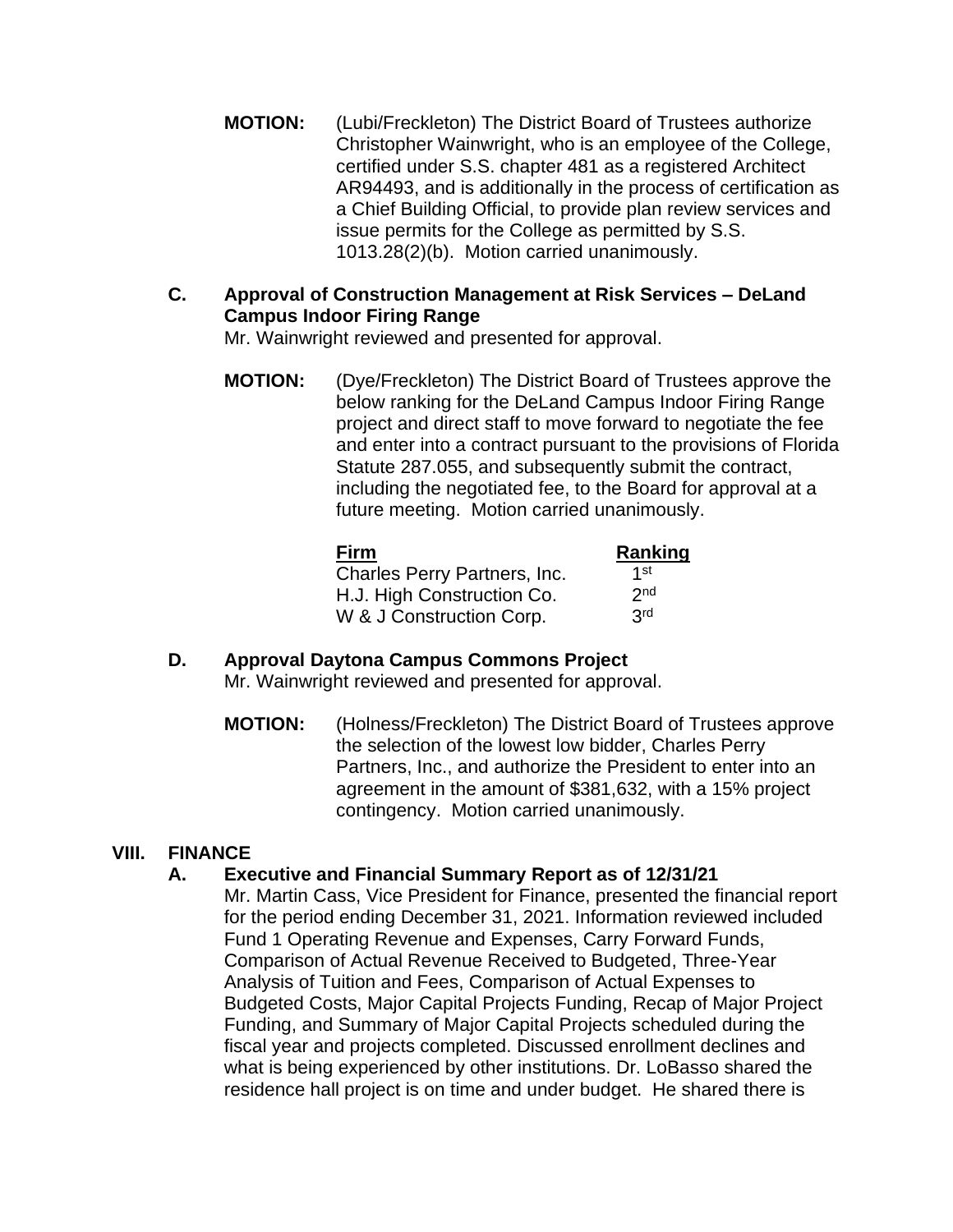outside interest of the College hosting summer programs, which will have a housing component that will help in generating revenue.

**B. ACH/Wire Transfers/Checks Issued Greater Than/Equal to \$50,000**  Mr. Cass presented as information.

# **IX. ACADEMIC AFFAIRS**

## **A. Approval of Major Program Revisions – Nursing, A.S.**

Dr. Amy Locklear, Provost, explained two nursing courses are being combined based on student feedback and faculty discussion on the best way to deliver this curriculum.

- **MOTION:** (Freckleton/Lubi) The District Board of Trustees approve the major program revisions to the Nursing, A.S. degree program, effective Fall 2022. Motion carried unanimously.
- **B. Approval of Major Course Revisions – A.A., Dance Course Electives** Dr. Locklear shared course titles have been cleaned up to streamline the program and a new introduction to dance course was created.
	- **MOTION:** (Lloyd/Freckleton) The District Board of Trustees approve the major course to the dance course electives within the A.A. degree program, effective Fall 2022. Motion carried unanimously.
- **C. Cost of Textbooks and Instructional Materials – Spring 2022** Dr. Locklear shared this report is done in the Fall and Spring and presented as information. The Board was appreciative of the efforts being made to keep textbooks affordable for students.

# **D. General Education and Civic Literacy Competency**

Dr. Locklear explained due to legislation passed in 2021, all A.A., A.S. and baccalaureate students will now need to take either a Political Science Survey course or an American History II course and pass a Florida Civics Literacy exam in order to graduate. She also shared of changes to the general education core course options. The College has adjusted programs to meet these requirements and presented as information only.

# **X. ENROLLMENT MANAGEMENT**

# **A. Approval of 2022-2023 and 2023-2024 Academic Calendars**

Dr. Erik D'Aquino, Vice President of Enrollment Management, reviewed the academic calendars and presented for approval.

**MOTION:** (Lloyd/Freckleton) The District Board of Trustees approve the 2022-2023 and 2023-2024 Academic Calendars, as presented. Motion carried unanimously.